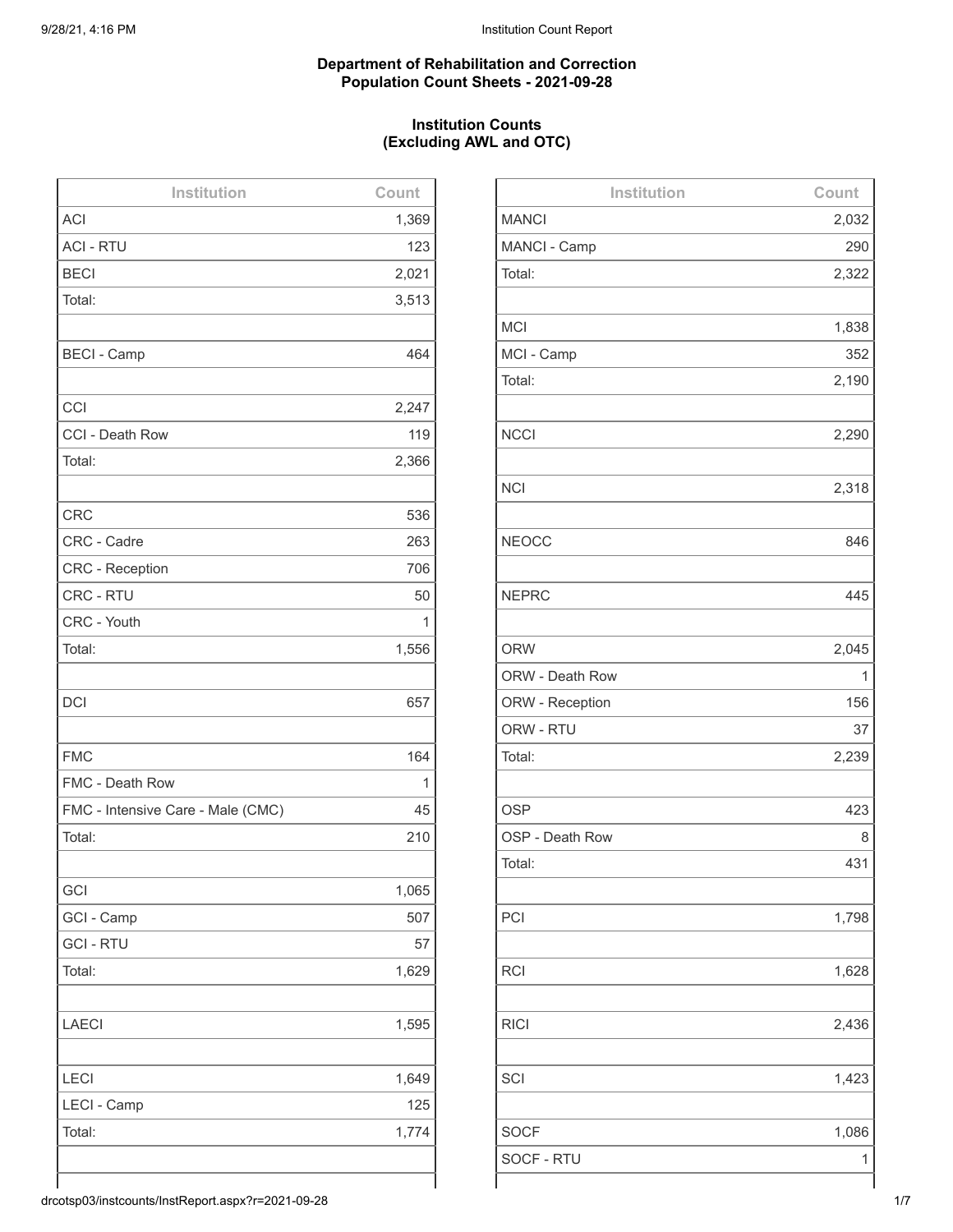| <b>LOCI</b>              | 1,944 |
|--------------------------|-------|
|                          |       |
| <b>LORCI</b>             | 754   |
| <b>LORCI - Cadre</b>     | 217   |
| <b>LORCI - Reception</b> | 37    |
| Total:                   | 1,008 |
|                          |       |
| <b>MACI</b>              | 626   |
| MACI - Minimum           | 1,206 |
| Total:                   | 1,832 |

#### 9/28/21, 4:16 PM Institution Count Report

| Total:           |                          | 1,087  |
|------------------|--------------------------|--------|
|                  |                          |        |
| <b>TCI</b>       |                          | 1,037  |
| TCI - Camp       |                          | 365    |
| Total:           |                          | 1,402  |
|                  |                          |        |
| <b>TOCI</b>      |                          | 619    |
| <b>TOCI - PC</b> |                          | 123    |
| Total:           |                          | 742    |
|                  |                          |        |
| <b>WCI</b>       |                          | 961    |
| <b>WCI - RTU</b> |                          | 28     |
| Total:           |                          | 989    |
|                  |                          |        |
|                  | <b>Total Population:</b> | 43,134 |

\* The Total Population includes 30 Offenders with Reason Codes 30 & 31. \*\* The Total Population includes 31 Offenders with Reason Code 0A.

## **Male Population by Security Level (Include AWL and Exclude OTC)**

| <b>Security Level</b>  |                   | <b>Body</b> | <b>AWL</b> | $(-OTC)$ | Total  |
|------------------------|-------------------|-------------|------------|----------|--------|
| <b>Total Level E</b>   |                   | 994         | 5          | 4        | 995    |
| Total Level 4          |                   | 1,128       | 16         | 11       | 1,133  |
| Total Level 3          |                   | 8,855       | 111        | 95       | 8,871  |
| Total Level 2          |                   | 15,113      | 163        | 121      | 15,155 |
| Total Level 1          |                   | 13,506      | 136        | 82       | 13,560 |
| <b>Total Death Row</b> |                   | 131         |            | $\Omega$ | 132    |
|                        | <b>Total Male</b> | 39,727      | 432        | 313      | 39,846 |

## **Female Population by Institution (Include AWL and Exclude OTC)**

| Institution     |                     | <b>Body</b> | <b>AWL</b>     | $(-OTC)$       | Total |
|-----------------|---------------------|-------------|----------------|----------------|-------|
| DCI             |                     | 656         | 7              | 6              | 657   |
| <b>FMC</b>      |                     | 5           | $\Omega$       | 0              | 5     |
| <b>NEPRC</b>    |                     | 445         |                | $\Omega$       | 446   |
| <b>ORW</b>      |                     | 2,045       | 21             | 14             | 2,052 |
| ORW - Death Row |                     |             | $\mathbf 0$    | $\Omega$       | 1     |
| ORW - Reception |                     | 156         | $\overline{2}$ | $\overline{2}$ | 156   |
| ORW - RTU       |                     | 37          | $\Omega$       | $\mathbf{0}$   | 37    |
|                 | <b>Total Female</b> | 3,345       | 31             | 22             | 3,354 |
|                 |                     |             |                |                |       |

**Total Population: 43,072 463 335 43,200**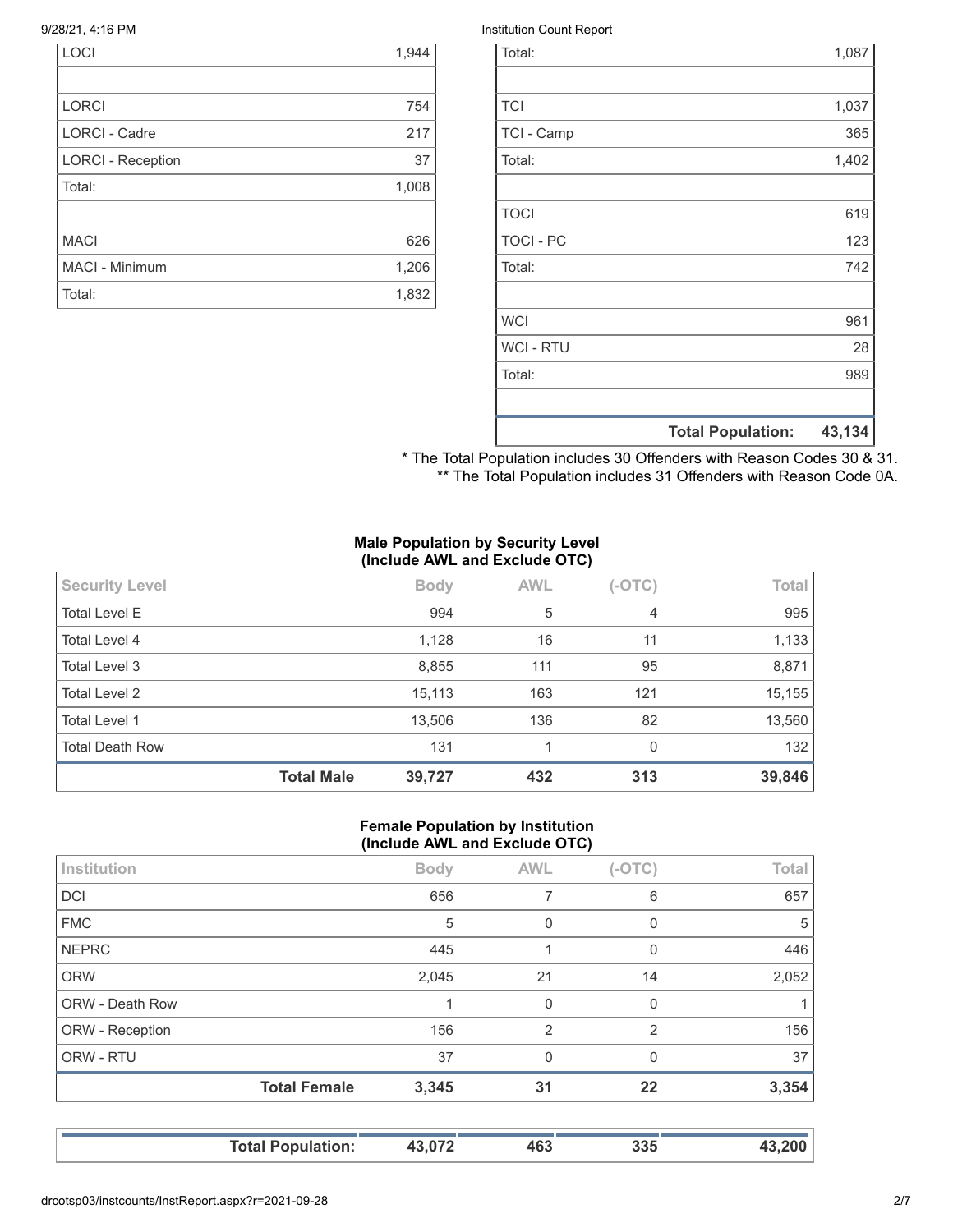| Male Population by Institution: Security Level 5 and E |  |
|--------------------------------------------------------|--|
| (Include AWL and Exclude OTC)                          |  |

|              | <b>Total Level 5</b> | 994                       | $5\phantom{.0}$ | $\overline{\mathbf{4}}$ | 995            |
|--------------|----------------------|---------------------------|-----------------|-------------------------|----------------|
| WCI - RTU    |                      | $\overline{7}$            | $\mathbf 0$     | $\mathsf{O}\xspace$     | $\overline{7}$ |
| WCI          |                      | $\overline{4}$            | $\mathbf 0$     | $\mathsf{O}\xspace$     | $\overline{4}$ |
| TOCI - PC    |                      | $\,$ 3 $\,$               | $\mathbf 0$     | $\mathsf{O}\xspace$     | 3              |
| <b>TOCI</b>  |                      | 117                       | $\mathbf 0$     | $\,0\,$                 | 117            |
| TCI          |                      | $\ensuremath{\mathsf{3}}$ | $\mathbf 0$     | 0                       | $\sqrt{3}$     |
| SOCF         |                      | 527                       | $\overline{4}$  | $\sqrt{3}$              | 528            |
| <b>RICI</b>  |                      | 1                         | $\mathbf 0$     | $\mathsf{O}\xspace$     | $\mathbf{1}$   |
| RCI          |                      | $\overline{7}$            | $\mathbf 0$     | $\mathsf 0$             | $\overline{7}$ |
| OSP          |                      | 291                       | $\mathbf{1}$    | 1                       | 291            |
| NEOCC        |                      | $\overline{4}$            | $\mathbf 0$     | $\mathbf 0$             | $\overline{4}$ |
| <b>MCI</b>   |                      | $\overline{2}$            | $\mathbf 0$     | $\mathbf 0$             | $\sqrt{2}$     |
| <b>MANCI</b> |                      | $\,$ 5 $\,$               | $\mathbf 0$     | $\mathbf 0$             | $\sqrt{5}$     |
| <b>MACI</b>  |                      | 12                        | $\mathbf 0$     | $\mathsf{O}\xspace$     | 12             |
| LECI         |                      | $\sqrt{3}$                | $\mathbf 0$     | $\mathsf{O}\xspace$     | $\sqrt{3}$     |
| ${\sf FMC}$  |                      | $\overline{2}$            | $\mathbf 0$     | $\mathsf{O}\xspace$     | $\sqrt{2}$     |
| CRC - RTU    |                      | $\overline{4}$            | $\mathbf 0$     | $\mathsf{O}\xspace$     | $\overline{4}$ |
| CRC          |                      | $\overline{2}$            | $\mathbf 0$     | $\mathbf 0$             | $\sqrt{2}$     |
| Institution  |                      | <b>Body</b>               | AWL             | $(-OTC)$                | Total          |

# **Male Population by Institution: Security Level 4 (Include AWL and Exclude OTC)**

| Institution                       | <b>Body</b>    | <b>AWL</b>     | $(-OTC)$         | Total          |
|-----------------------------------|----------------|----------------|------------------|----------------|
| <b>ACI</b>                        | 3              | 0              | 0                | 3              |
| <b>CRC</b>                        | 4              | $\mathbf 0$    | $\boldsymbol{0}$ | 4              |
| CRC - Reception                   | $\overline{2}$ | 0              | 0                | $\overline{2}$ |
| CRC - RTU                         | 11             | 1              | $\mathbf 0$      | 12             |
| FMC - Intensive Care - Male (CMC) | 1              | $\mathbf 0$    | $\mathbf 0$      |                |
| <b>LORCI</b>                      | $\overline{7}$ | 1              | 1                | 7              |
| LORCI - Cadre                     | $\overline{2}$ | $\mathbf 0$    | $\Omega$         | $\overline{2}$ |
| <b>MACI</b>                       | 12             | 0              | 0                | 12             |
| <b>OSP</b>                        | 105            | 0              | 0                | 105            |
| <b>SOCF</b>                       | 497            | $10$           | 8                | 499            |
| SOCF - RTU                        | 1              | $\mathbf 0$    | $\mathbf 0$      |                |
| <b>TOCI</b>                       | 460            | $\overline{4}$ | 2                | 462            |
| <b>TOCI - PC</b>                  | 13             | $\mathbf 0$    | $\mathbf 0$      | 13             |
| <b>WCI</b>                        | 1              | 0              | 0                |                |
| WCI - RTU                         | 9              | 0              | 0                | 9              |
| <b>Total Level 4</b>              | 1,128          | 16             | 11               | 1,133          |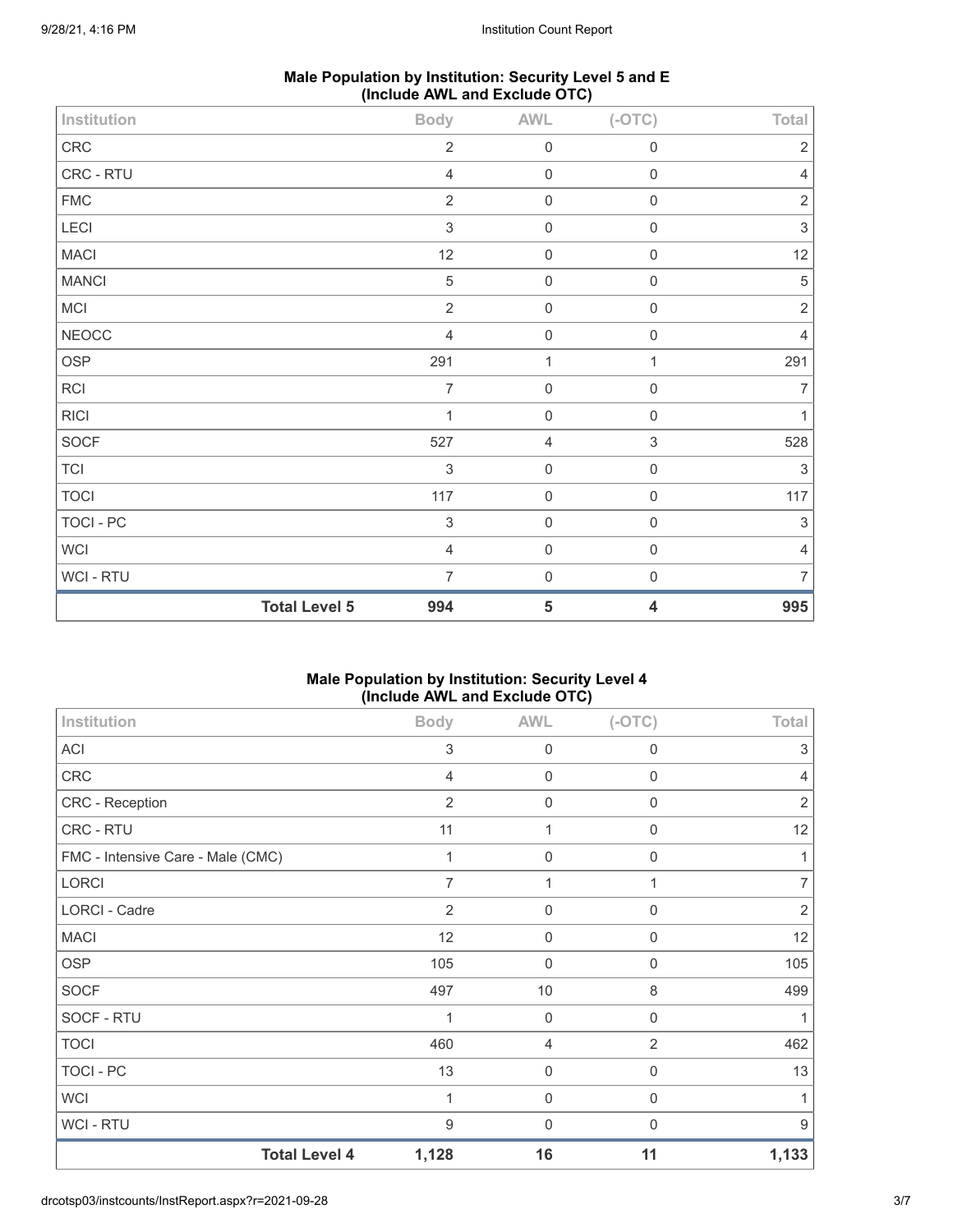|                                   |                  | (include AVVL and Exclude $O(O)$ |                |                           |
|-----------------------------------|------------------|----------------------------------|----------------|---------------------------|
| Institution                       | <b>Body</b>      | <b>AWL</b>                       | $(-OTC)$       | Total                     |
| ACI                               | 18               | $\mathbf 0$                      | $\mathbf 0$    | 18                        |
| <b>BECI</b>                       | $\,6\,$          | $\mathbf{1}$                     | 1              | $\,6\,$                   |
| CCI                               | 13               | $\mathbf 0$                      | $\mathbf 0$    | 13                        |
| CRC                               | 309              | 14                               | 12             | 311                       |
| CRC - Cadre                       | 6                | $\mathbf 0$                      | $\mathbf 0$    | $6\,$                     |
| CRC - Reception                   | 413              | $\mathbf 5$                      | $\mathbf 5$    | 413                       |
| CRC - RTU                         | 34               | $\mathbf 0$                      | $\mathbf 0$    | $34\,$                    |
| <b>FMC</b>                        | $6\,$            | $\mathbf 0$                      | $\mathbf 0$    | $\,6\,$                   |
| FMC - Intensive Care - Male (CMC) | $\mathbf{1}$     | $\mathbf 0$                      | $\mathbf 0$    | $\mathbf{1}$              |
| GCI                               | $\mathbf 5$      | $\mathbf 0$                      | $\mathbf 0$    | $\,$ 5 $\,$               |
| <b>GCI-RTU</b>                    | $\mathbf{1}$     | $\mathbf 0$                      | $\mathbf 0$    | $\mathbf{1}$              |
| LAECI                             | $\sqrt{3}$       | $\mathbf 0$                      | $\mathbf 0$    | $\ensuremath{\mathsf{3}}$ |
| LECI                              | 1,337            | $\,8\,$                          | $\,6\,$        | 1,339                     |
| LOCI                              | $\overline{4}$   | $\mathbf 0$                      | $\mathbf 0$    | $\overline{4}$            |
| <b>LORCI</b>                      | 354              | 29                               | 28             | 355                       |
| <b>LORCI - Cadre</b>              | 93               | $\mathbf 0$                      | $\mathbf 0$    | 93                        |
| <b>LORCI - Reception</b>          | 19               | $\,6\,$                          | $\,6\,$        | 19                        |
| <b>MACI</b>                       | 521              | $\sqrt{2}$                       | $\overline{2}$ | 521                       |
| <b>MANCI</b>                      | 1,713            | 15                               | 14             | 1,714                     |
| MCI                               | $\sqrt{4}$       | $\mathbf 0$                      | $\mathbf 0$    | $\overline{4}$            |
| <b>NCCI</b>                       | $\mathfrak{S}$   | $\mathbf 0$                      | $\mathbf 0$    | $\ensuremath{\mathsf{3}}$ |
| <b>NCI</b>                        | $\overline{5}$   | $\mathbf 0$                      | $\mathbf 0$    | $\sqrt{5}$                |
| <b>NEOCC</b>                      | 561              | 13                               | 11             | 563                       |
| <b>OSP</b>                        | $\overline{4}$   | $\mathbf 0$                      | $\mathbf 0$    | $\overline{4}$            |
| $\sf{PCI}$                        | 43               | $\sqrt{2}$                       | $\mathbf{1}$   | 44                        |
| <b>RCI</b>                        | 1,451            | $\mathbf 5$                      | $\overline{4}$ | 1,452                     |
| <b>RICI</b>                       | 24               | $\mathbf 0$                      | $\mathbf 0$    | 24                        |
| SCI                               | 14               | $\mathbf 0$                      | $\mathbf 0$    | 14                        |
| SOCF                              | 61               | 1                                | $\mathbf 0$    | 62                        |
| <b>TCI</b>                        | 871              | $\overline{4}$                   | $\sqrt{2}$     | 873                       |
| TCI - Camp                        | $\mathbf{1}$     | $\mathbf 0$                      | $\mathbf 0$    | $\mathbf{1}$              |
| <b>TOCI</b>                       | 27               | $\mathbf{1}$                     | $\mathbf{1}$   | 27                        |
| TOCI - PC                         | 56               | $\mathbf 0$                      | $\mathbf 0$    | 56                        |
| <b>WCI</b>                        | 865              | $\,$ 5 $\,$                      | $\sqrt{2}$     | 868                       |
| WCI - RTU                         | $\boldsymbol{9}$ | $\mathbf 0$                      | $\mathbf 0$    | 9                         |
| <b>Total Level 3</b>              | 8,855            | 111                              | 95             | 8,871                     |

# **Male Population by Institution: Security Level 3 (Include AWL and Exclude OTC)**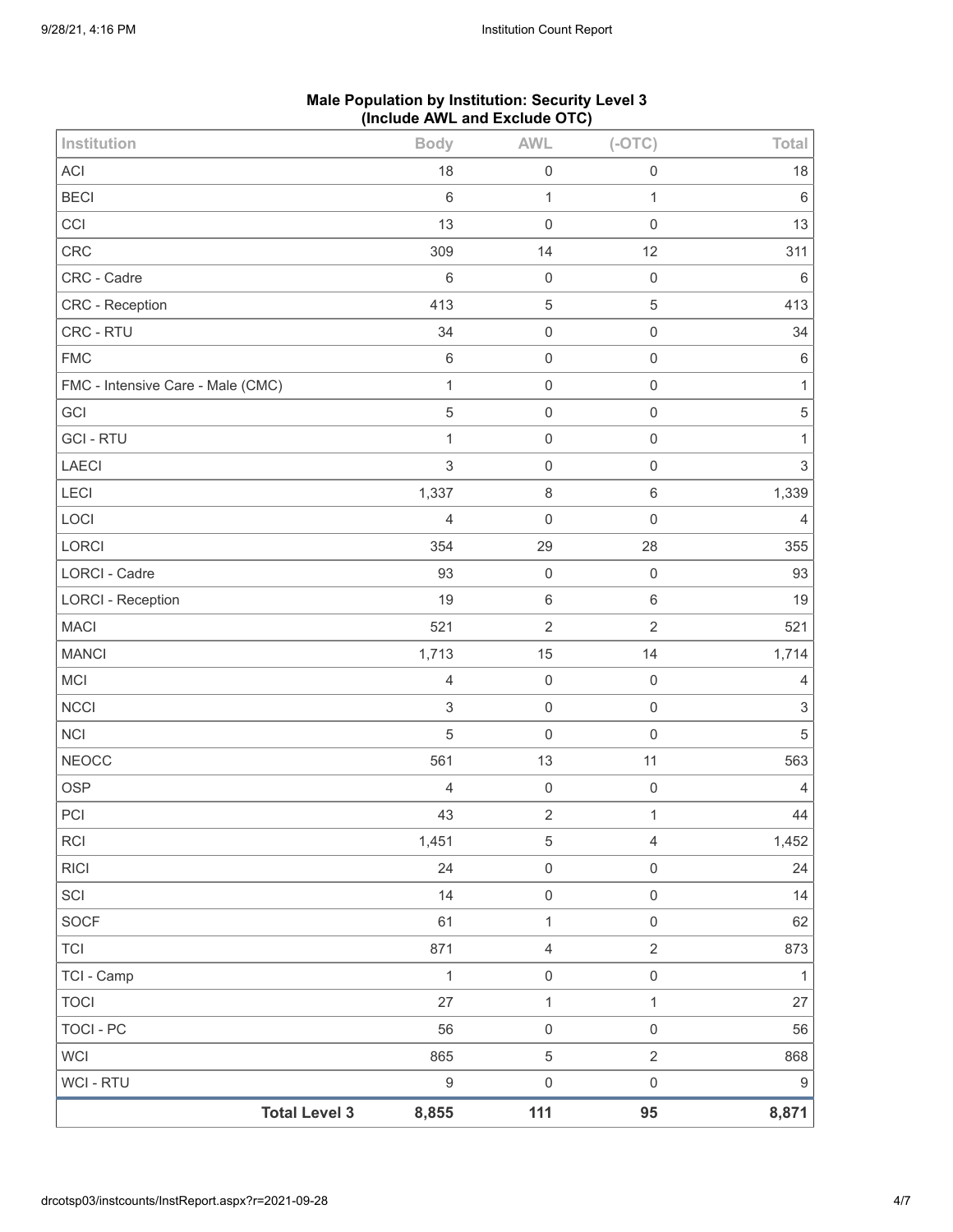#### **Male Population by Institution: Security Level 2 (Include AWL and Exclude OTC)**

| <b>Total Level 2</b>              | 15,113       | 163                       | 121                 | 15,155         |
|-----------------------------------|--------------|---------------------------|---------------------|----------------|
| <b>WCI</b>                        | 91           | $\mathbf{1}$              | $\mathsf{O}\xspace$ | 92             |
| <b>TOCI - PC</b>                  | 51           | $\mathbf 0$               | $\mathsf{O}\xspace$ | 51             |
| <b>TOCI</b>                       | 14           | $\mathbf 0$               | $\mathsf{O}\xspace$ | 14             |
| <b>TCI</b>                        | 116          | $\mathbf 0$               | $\mathsf{O}\xspace$ | 116            |
| <b>SOCF</b>                       | 1            | $\mathbf 0$               | $\mathsf{O}\xspace$ | 1              |
| SCI                               | 906          | $\boldsymbol{7}$          | 5                   | 908            |
| <b>RICI</b>                       | 1,354        | 17                        | 14                  | 1,357          |
| <b>RCI</b>                        | 169          | $\mathbf 1$               | $\mathbf{1}$        | 169            |
| PCI                               | 945          | 13                        | $\overline{4}$      | 954            |
| <b>NEOCC</b>                      | 281          | $\overline{4}$            | $\overline{4}$      | 281            |
| <b>NCI</b>                        | 1,295        | $\,6\,$                   | $6\,$               | 1,295          |
| <b>NCCI</b>                       | 874          | 15                        | $10$                | 879            |
| MCI                               | 1,261        | 11                        | 8                   | 1,264          |
| <b>MANCI</b>                      | 279          | $\sqrt{2}$                | $\overline{2}$      | 279            |
| <b>MACI</b>                       | 81           | $\,0\,$                   | $\mathsf{O}\xspace$ | 81             |
| <b>LORCI - Reception</b>          | 13           | $\mathbf 0$               | $\mathsf{O}\xspace$ | 13             |
| <b>LORCI - Cadre</b>              | 67           | $\mathbf 0$               | $\mathsf{O}\xspace$ | 67             |
| LORCI                             | 149          | 12                        | 12                  | 149            |
| LOCI                              | 992          | 13                        | $\boldsymbol{9}$    | 996            |
| LECI - Camp                       | 4            | $\mathbf 0$               | $\mathsf{O}\xspace$ | $\overline{4}$ |
| LECI                              | 306          | $\overline{4}$            | $\mathbf{1}$        | 309            |
| LAECI                             | 928          | 21                        | 19                  | 930            |
| <b>GCI-RTU</b>                    | 47           | $\mathbf 0$               | $\mathsf{O}\xspace$ | 47             |
| GCI - Camp                        | 1            | $\mathbf 0$               | $\mathsf{O}\xspace$ | 1              |
| GCI                               | 550          | $\overline{2}$            | $\mathsf{O}\xspace$ | 552            |
| FMC - Intensive Care - Male (CMC) | 11           | $\mathbf 0$               | $\mathsf{O}\xspace$ | 11             |
| <b>FMC</b>                        | 15           | $\ensuremath{\mathsf{3}}$ | $\mathsf{O}\xspace$ | 18             |
| DCI                               | $\mathbf{1}$ | $\mathbf 0$               | $\mathsf{O}\xspace$ | $\mathbf{1}$   |
| CRC - Youth                       | 1            | $\mathbf 0$               | $\mathsf{O}\xspace$ | 1              |
| CRC - RTU                         | 1            | $\mathbf 0$               | $\mathsf 0$         | 1              |
| <b>CRC</b> - Reception            | 139          | $\sqrt{2}$                | $\overline{2}$      | 139            |
| CRC - Cadre                       | 223          | $\,0\,$                   | $\mathsf{O}\xspace$ | 223            |
| <b>CRC</b>                        | 95           | $\,6\,$                   | $\,6$               | 95             |
| CCI                               | 1,705        | 10                        | $\mathbf 5$         | 1,710          |
| <b>BECI</b>                       | 1,284        | 13                        | 13                  | 1,284          |
| <b>ACI - RTU</b>                  | 96           | $\mathbf 0$               | $\mathsf{O}\xspace$ | 96             |
| <b>ACI</b>                        | 767          | $\mathsf 0$               | $\mathsf 0$         | 767            |
| Institution                       | <b>Body</b>  | <b>AWL</b>                | $(-OTC)$            | Total          |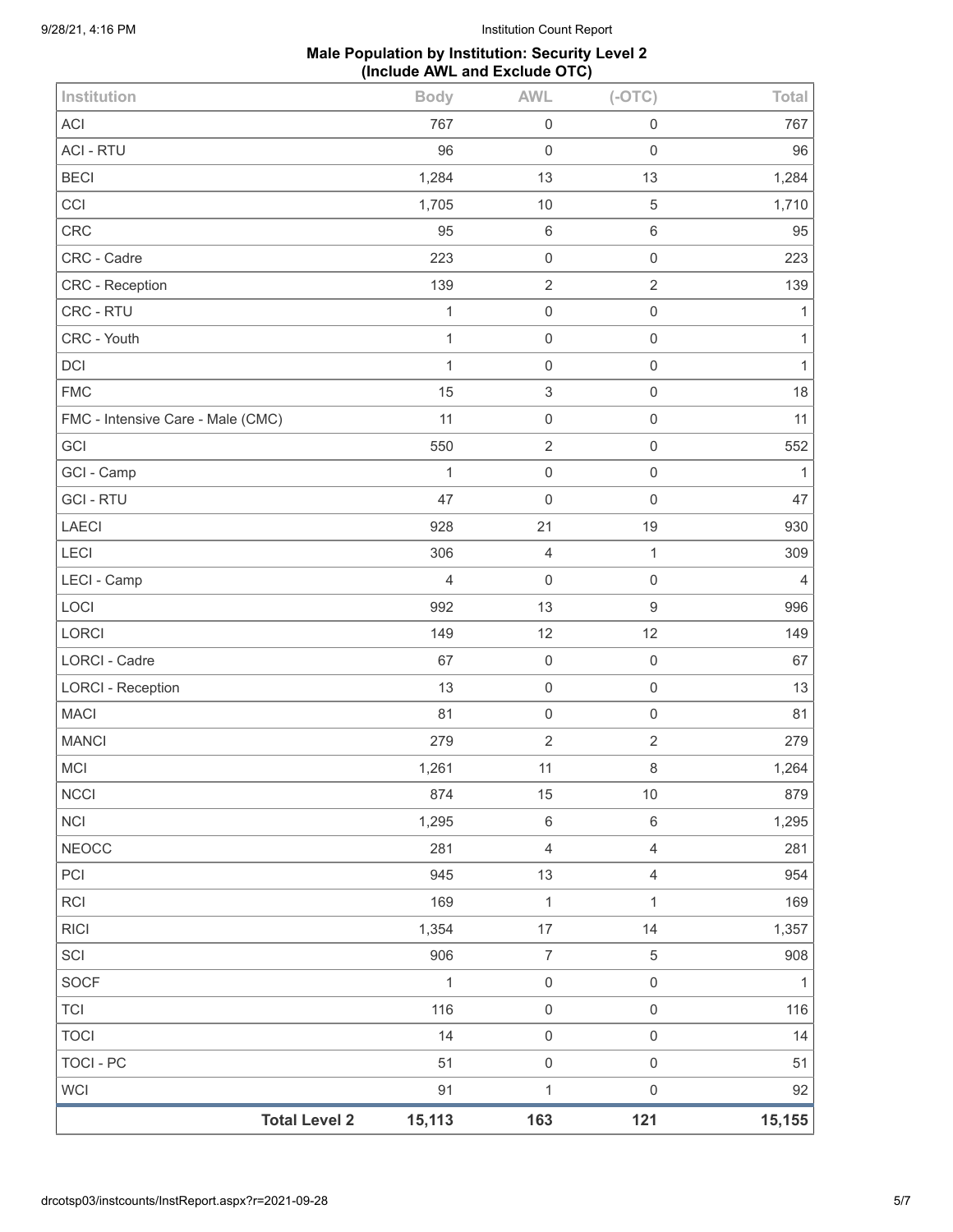# **Male Population by Institution: Security Level 1 (Include AWL and Exclude OTC)**

| <b>Total Level 1</b>              | 13,506       | 136                       | 82                  | 13,560                    |
|-----------------------------------|--------------|---------------------------|---------------------|---------------------------|
| <b>TOCI</b>                       | $\mathbf{1}$ | $\boldsymbol{0}$          | $\mathsf{O}\xspace$ | 1                         |
| TCI - Camp                        | 364          | $\mathbf 0$               | $\mathsf{O}\xspace$ | 364                       |
| <b>TCI</b>                        | 47           | $\overline{7}$            | $\overline{4}$      | 50                        |
| SCI                               | 503          | $\overline{7}$            | $\overline{4}$      | 506                       |
| <b>RICI</b>                       | 1,057        | $\overline{4}$            | $\overline{2}$      | 1,059                     |
| PCI                               | 810          | 15                        | $\overline{4}$      | 821                       |
| <b>OSP</b>                        | 23           | $\mathbf{1}$              | $\mathbf{1}$        | 23                        |
| NCI                               | 1,018        | $\ensuremath{\mathsf{3}}$ | $\overline{2}$      | 1,019                     |
| <b>NCCI</b>                       | 1,413        | $\,8\,$                   | $\,$ 5 $\,$         | 1,416                     |
| MCI - Camp                        | 352          | $\mathbf 0$               | 0                   | 352                       |
| <b>MCI</b>                        | 571          | 11                        | 6                   | 576                       |
| MANCI - Camp                      | 290          | $\mathbf 0$               | $\mathsf{O}\xspace$ | 290                       |
| <b>MANCI</b>                      | 35           | $\overline{2}$            | $\overline{2}$      | 35                        |
| MACI - Minimum                    | 1,206        | 12                        | 8                   | 1,210                     |
| <b>LORCI - Reception</b>          | 5            | $\overline{2}$            | $\mathbf{1}$        | $6\,$                     |
| LORCI - Cadre                     | 55           | $\mathbf 0$               | $\mathsf{O}\xspace$ | 55                        |
| <b>LORCI</b>                      | 244          | $\,6$                     | $\mathbf 5$         | 245                       |
| LOCI                              | 948          | $\boldsymbol{9}$          | $\,$ 5 $\,$         | 952                       |
| LECI - Camp                       | 121          | $\mathbf 0$               | 0                   | 121                       |
| LECI                              | 3            | $\mathbf 0$               | $\mathsf 0$         | $\ensuremath{\mathsf{3}}$ |
| <b>LAECI</b>                      | 664          | 13                        | 11                  | 666                       |
| <b>GCI-RTU</b>                    | 9            | $\mathsf{O}\xspace$       | $\mathsf 0$         | $\boldsymbol{9}$          |
| GCI - Camp                        | 506          | $\mathbf 0$               | $\mathsf{O}\xspace$ | 506                       |
| GCI                               | 510          | $\,6\,$                   | $\mathbf 5$         | 511                       |
| FMC - Intensive Care - Male (CMC) | 32           | $\mathbf 0$               | $\mathsf{O}\xspace$ | 32                        |
| <b>FMC</b>                        | 136          | $\overline{2}$            | 0                   | 138                       |
| CRC - Reception                   | 147          | $\mathbf 5$               | $\overline{4}$      | 148                       |
| CRC - Cadre                       | 34           | $\mathbf 0$               | $\mathsf{O}\xspace$ | 34                        |
| <b>CRC</b>                        | 70           | 3                         | $\mathbf{1}$        | 72                        |
| CCI                               | 529          | $\overline{2}$            | $\mathbf{1}$        | 530                       |
| <b>BECI - Camp</b>                | 464          | $\mathbf 0$               | $\mathsf{O}\xspace$ | 464                       |
| <b>BECI</b>                       | 731          | 11                        | $\overline{7}$      | 735                       |
| <b>ACI - RTU</b>                  | 27           | $\mathbf 0$               | 0                   | 27                        |
| ACI                               | 581          | $\overline{7}$            | 4                   | 584                       |
| Institution                       | <b>Body</b>  | <b>AWL</b>                | $(-OTC)$            | Total                     |

**High Offender ID's**

Correctional Reception Center: A789388